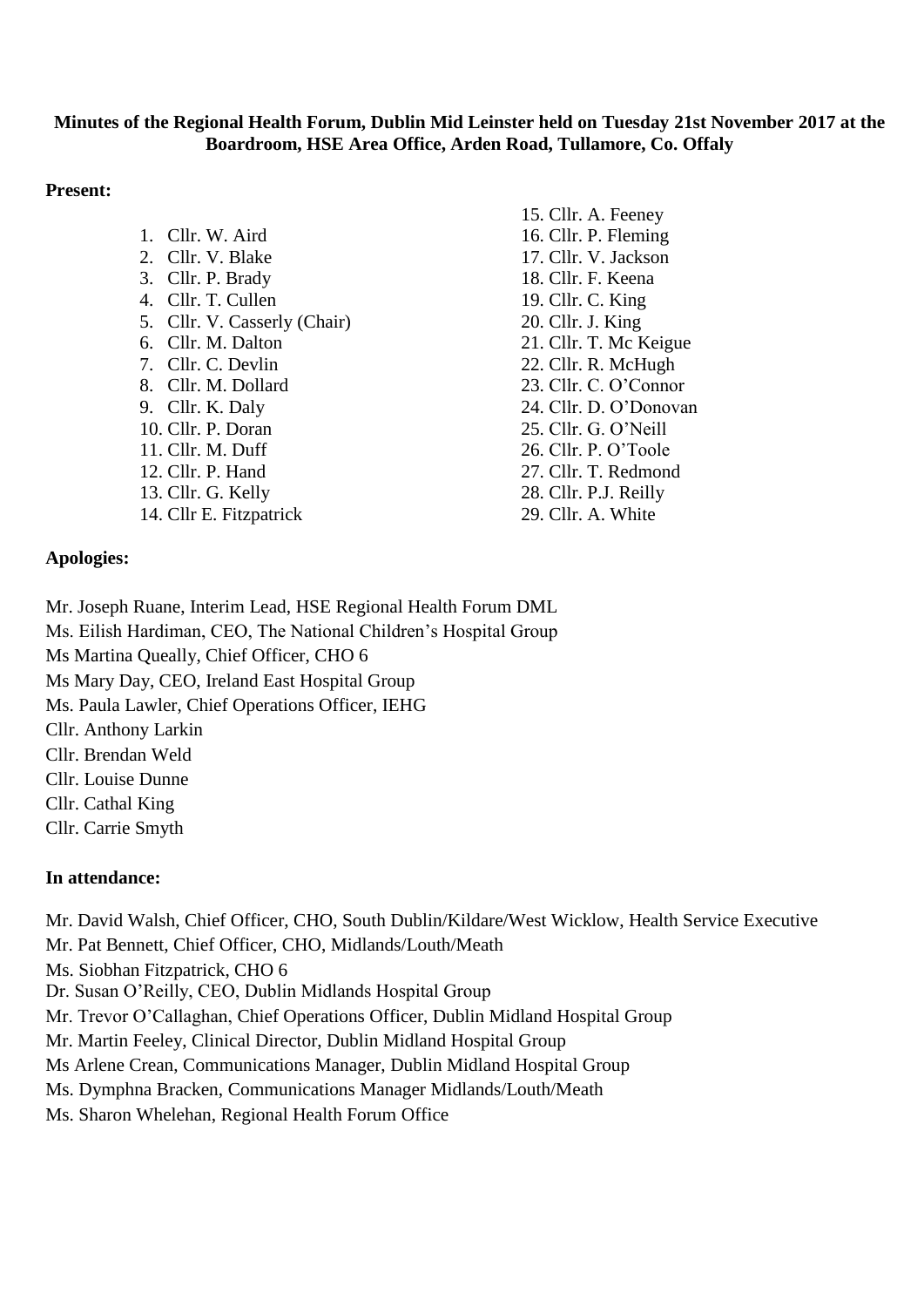Cllr. Vicki Casserly, Chairperson extended sympathy to Joseph Ruane on the sudden death of his late mother Chrissie Ruane on behalf of the Forum. Councillors spoke at length of the great work Mrs Ruane did throughout her life as a nurse, midwife and public health nurse and how she will be a great loss to the community of Mountbellew.

Cllr. Casserly also extended sympathy to Cllr. Mark Dalton on the death of his late mother on behalf of the forum. Cllrs joined with Cllr Casserly to offer their sympathies.

Mr. Pat Bennett offered condolences on the tragic deaths of HSE colleagues, late Mr. Hackett, Ms McGlynn and Ms Guinan on his own behalf and on behalf of HSE Management.

Cllr. Cullen and Cllr. O'Neill extended their sympathies to Dr. Siobhan Barry and commended the great work she done throughout her life.

Following a proposal from Cllr. Casserly, seconded by Cllr. Fitzpatrick, the meeting was adjourned for 10 minutes as a mark of respect.

# **Adjourning of Standing Orders**

Following a proposal from Cllr. Fleming seconded by Cllr. Redmond, it was agreed to adjourn the Standing Orders after the presentation to speak to Dr Susan O'Reilly regarding the planned downgrade of Portlaoise Hospital.

# **17:06:01 Adoption of minutes of the meetings of the Regional Health Forum, Dublin – Mid Leinster held on 21st November 2017**

On the proposal of Cllr. McKeigue and seconded by Cllr. Brady the minutes of the Regional Health Forum, Dublin Mid-Leinster held on Tuesday 21<sup>st</sup> November 2017 were adopted.

# **17:06:02 HSE Update – Healthy Ireland- Men (HI-M 2017-2021) - Mr Finian McGrath**

Cllr. Vicki Casserly (Chairperson) introduced Mr. Finian McGrath, Mens's Health Development Officer to the forum members. Mr McGrath gave a detailed presentation explaining the importance of "men friendly approach" to health.

Members praised Mr McGrath for a very informative presentation.

Members asked questions following the presentation and the below issues were raised.

# **Men's Sheds**

Members discussed that the Men's Shed has benefit many people over the last few years since they were first set up in 2009. Mr McGrath agreed and advised it was found that the shed is a place where men can access male health information, not necessarily through the usual form of leaflets or classes but through the informal conversations between the men. Within the shed, men are opening up to each other; they are exchanging experiences and sharing concerns regarding health and other matters.

## **Rural Ireland**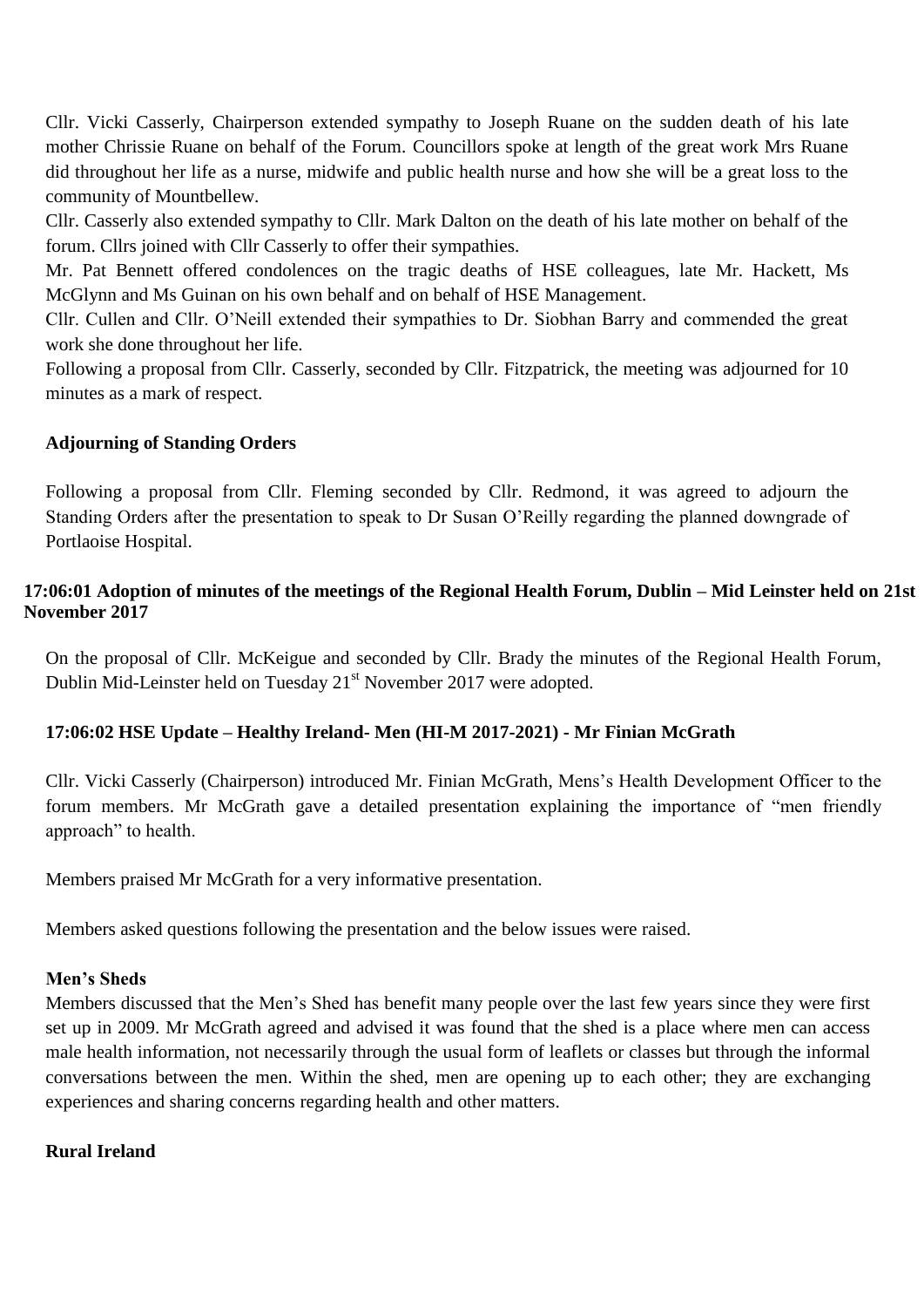With the closure of rural post offices and shops there's a huge gap in relation to social contact in rural Ireland. Members felt that new drink-driving laws are creating further isolation and driving suicide rates up. They felt Men's Sheds helped to tackle the isolation issues.

## **Prostate Cancer**

Members sought information regarding prostate cancer as there is no massive advocate group. What tests/screening was available?

Mr McGrath provided information leaflets to assist with all the health queries.

## **Heart Health and Blood Pressure**

Dr Susan O'Reilly advised that men and people in general have to take ownership of their own health through healthy diet and exercise to ensure a healthy heart, and optimum blood pressure.

They spoke about the symptoms of a heart attack and taking positive steps to preventing them. Mr McGrath advised that anyone can access "A Man's guide to Heart Health" from the Irish Heart Foundation if they had any concerns.

*\*As per above, it was agreed by members to ajourn Standing Orders to discuss the future of Portlaoise Hospital\**

### **Update on Portlaoise Hospital**

Dr O' Reilly updated members on the proposed action plan for the future of the Midland Regional Hospital Portlaoise which has been submitted to the Department of Health for consideration.

Following the update, members received a report regarding the above. They thanked Dr O'Reilly for the update.

**17:06:03 Motions**

### **Motion 1**

To call on the HSE to give break down of guidelines surrounding prescribed applications for special needs car seats for children with disabilities for his/her safety in transport where off the shelf car seats are not adequate

#### **Cllr. Vicki Casserly**

A report on this motion was prepared by Dr Cathal Morgan, Head of Operations, Disability Services, Social Care Division. Cllr. Casserly raised concerns regarding the response Mr. David Walsh promised to seek further clarification.

### **Motion 2**

That the HSE DML region would provide relevant information re: service developments for Mullingar Regional Hospital going forward?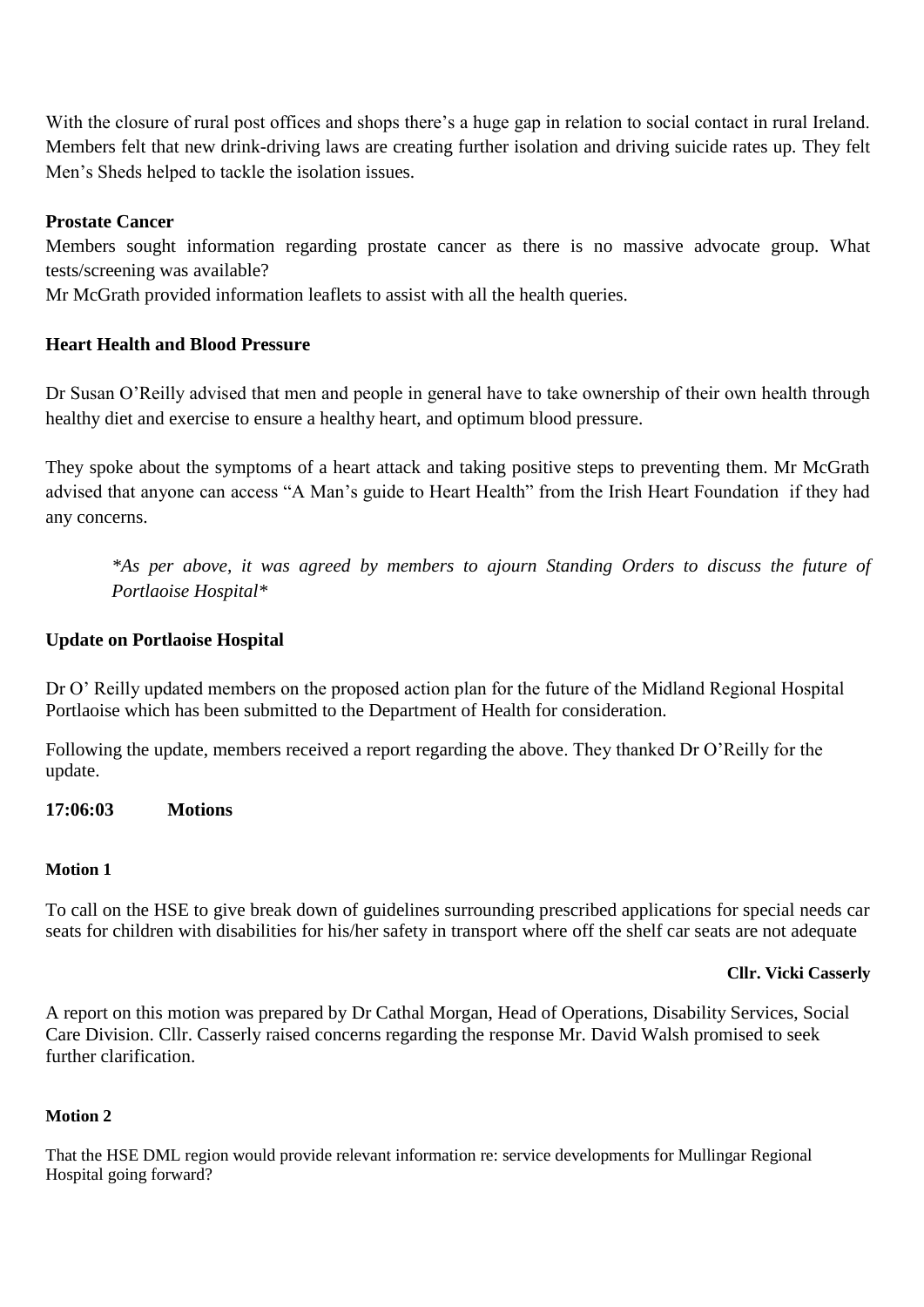A response to this motion was prepared by Ms. Mary Day, CEO, Ireland East Hospital Group. Cllr. Dollard sought further clarification regarding the timeframe referred to in the response. Members noted the report.

### **Motion 3**

That the HSE estates and management give monthly updates to this forum on the work its undertaking on the Monasterevin Day Care facility located on Drogheda Street. This should include as much information monthly as possible. I would ask that this is left on the agenda until the work is complete.

## **Cllr. Thomas Redmond**

A response to this motion was prepared by Mr. David Walsh, Chief Officer of Dublin South, Kildare and West Wicklow CHO. Members noted the report.

#### **Motion 4**

We wish to put a motion forward to the meeting for the HSE to call on the Minister for Health Simon Harris, TD to add Crohns Disease to the list of prescribed illness on the Long Term Illness Scheme.

### **Cllr. PJ Reilly**

The motion by supported by Cllr. McKeigue and seconded by Cllr Fitzpatrick. The Forum agreed to write to the Minister.

#### **Motion 5**

We wish to put a motion forward to the meeting for the HSE to call on the Minister for Health Simon Harris, TD to ask him to provide free Anomaly scans on a national basis as part of the Antenatal programme.

### **Cllr. Paraic Brady Cllr. Pat O'Toole**

The motion seconded by Cllr Casserly. The Forum agreed to write to the Minister.

#### **Motion 6**

This committee agree that an information leaflet be supplied to cancer patients and visitors regarding the charges for Car Parking at St Luke's St James Hospital, presently patients and visitors are not made aware of €5 per day or €30 per week charges.

### **Cllr. Ray McHugh**

A response to this motion was prepared by Dr. Susan O'Reilly, CEO, Dublin Midlands Hospital Group. Members noted the report.

#### **Motion 7**

That this Regional Health Forum, Dublin Mid-Leinster, welcomes news of proposals by Tallaght Hospital to help build further capacity at the Hospital in respect of future demands particularly in relation to what is seen as the growth of the aging population in its catchment area and in reporting could the Forum have details of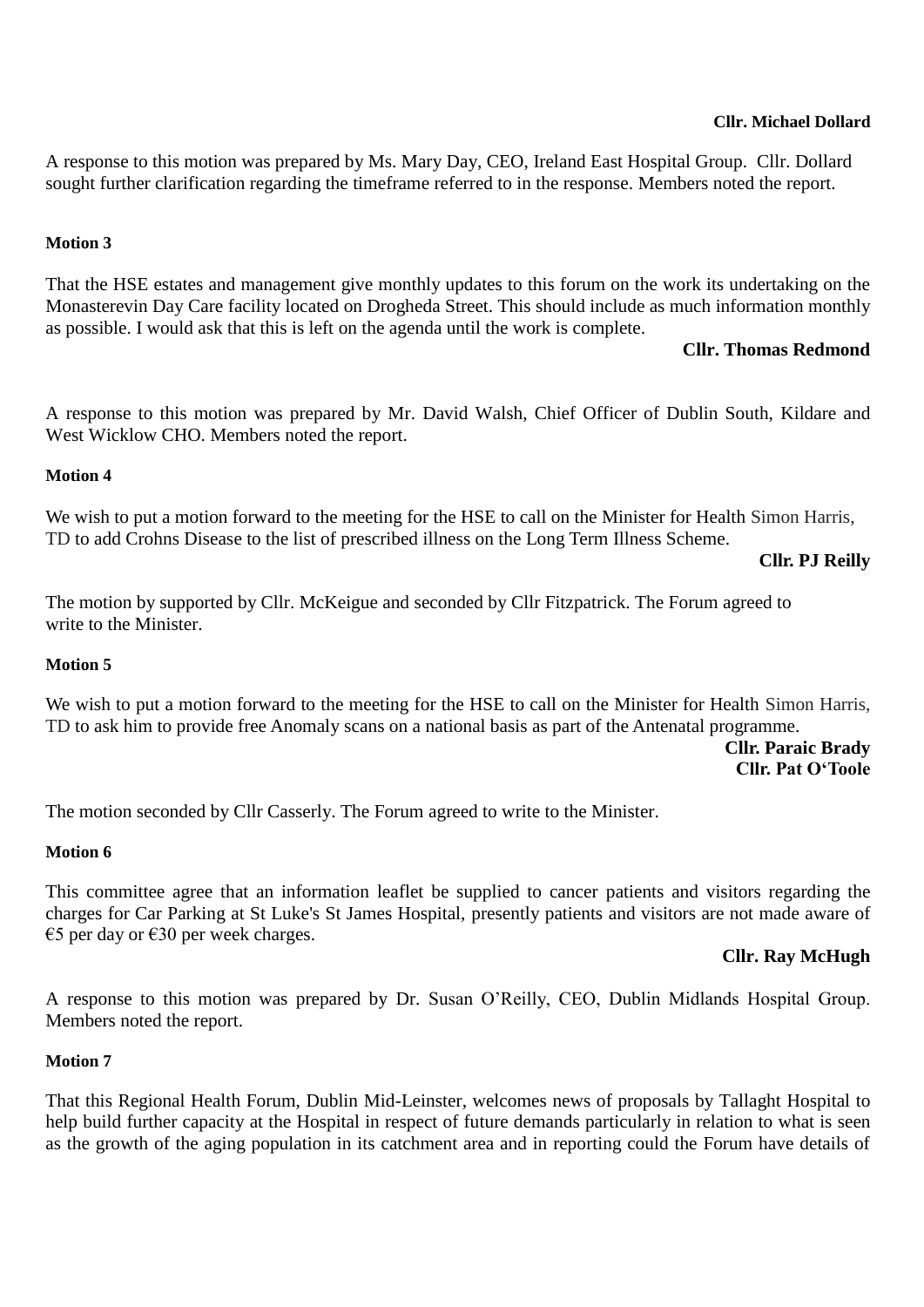discussions taking place with the HSE and Tallaght Hospital Management and will the report also include full details of all proposals in that regard.

# **Cllr. Charlie O'Connor**

A response to this motion was prepared by Dr. Susan O'Reilly, CEO, Dublin Midlands Hospital Group.

# **Motion 8**

To call on the Children's Hospital Group and Management to employ and implement a psychiatric liaison nurse to give 7 day cover providing assessment of acute onset and admission for paediatric patients including Suicidal Ideations, deliberate self-harm, eating disorders thus providing support for patients and families at Our Lady's Children's Hospital Crumlin. A&E assessments are a huge part of the role, including risk assessments to assess if it is safe to send patient home until seen my psychiatric team.

# **Cllr Vicki Casserly**

A response to this motion was prepared by Ms. Eilish Hardiman, CEO, Children's Hospital Group. Cllr. Casserly sought more information regarding the following

- Why is it not a recognised facility if they have patients presenting?
- Unit costing for the HSE

Clarification to be sought from the Children's Hospital Group (not in attendance).

Members noted the report.

## **Motion 9**

This forum backs the medical boards of the three children's hospitals who have rejected the proposed new name for the national children's hospital.

As reported there is already a large academic centre in America called Phoenix Children's Hospital.

This forum would like to back the call to rename the new hospital the Kathleen Lynn Children's Hospital

I believe that naming it the Kathleen Lynn Children's Hospital would be recognition for her important role in delivering medical care for the women and children of Dublin, the poor in particular, in her pioneering St Ultan's Hospital which was only down the canal from St James Hospital at Charlemont Street.

Kathleen was a Mayo woman who challenged many of the norms in society at the time in relation to women; being a suffragette, a fellow of the Royal College of Surgeons, the first resident doctor in the Eye and Ear Hospital, instrumental in the roll-out of the BCG vaccine, a soup kitchen worker during Lock Out 1913, a Citizen Army Volunteer and the Officer Commanding of the City Hall garrison at the end of Easter Week 1916, a prisoner of war, a TD and a councillor, and founder of St Ultan's Hospital where she worked until she was over 80.

## **Cllr Greg Kelly**